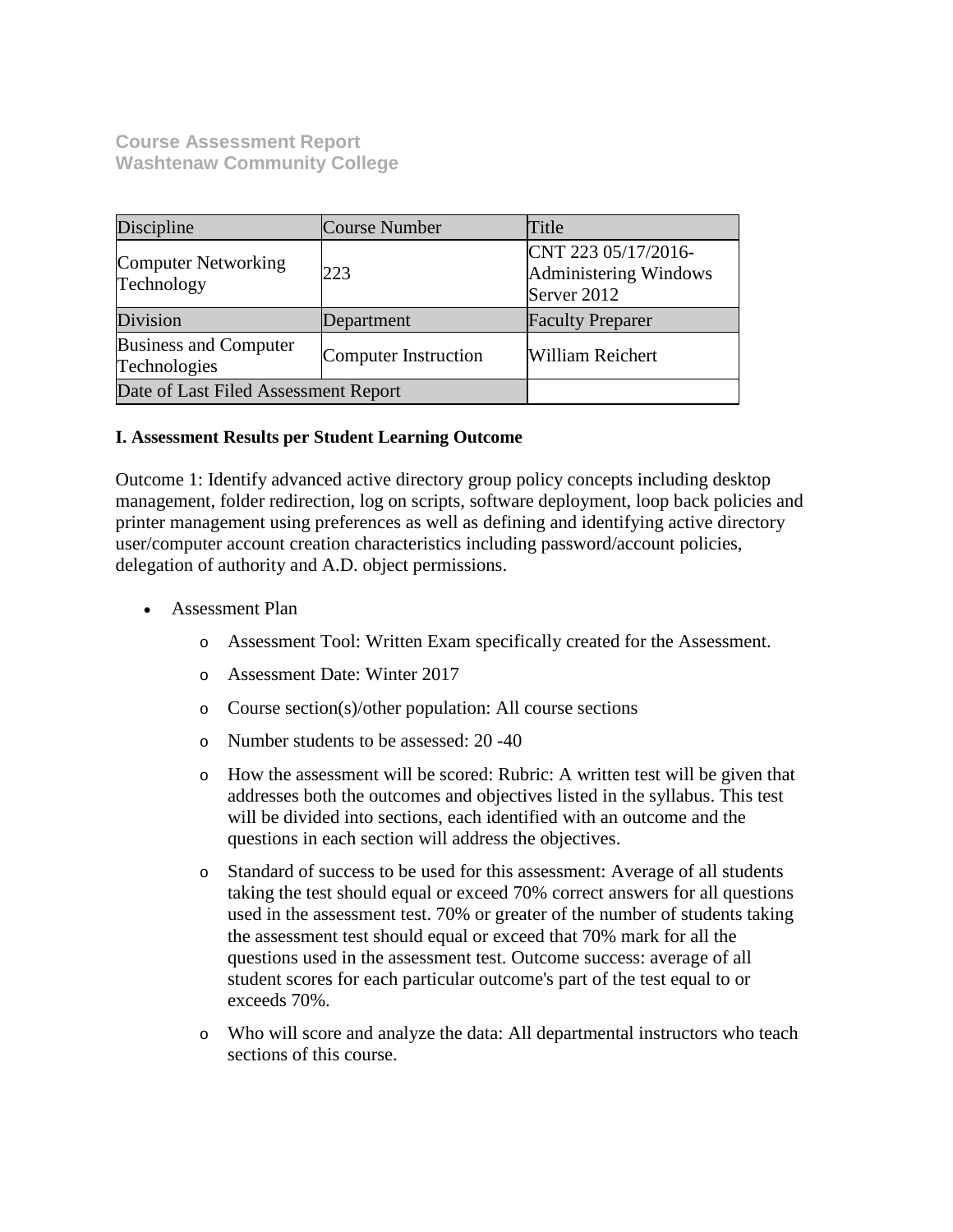1. Indicate the Semester(s) and year(s) assessment data were collected for this report.

| Fall (indicate years below) $\begin{bmatrix}$ while | Winter (indicate years) | SP/SU (indicate years)<br>below) |
|-----------------------------------------------------|-------------------------|----------------------------------|
|                                                     | 2016                    |                                  |

2. Provide assessment sample size data in the table below.

| # of students enrolled | # of students assessed |
|------------------------|------------------------|
| 14                     |                        |

3. If the number of students assessed differs from the number of students enrolled, please explain why all enrolled students were not assessed, e.g. absence, withdrawal, or did not complete activity.

The two students that were not included did not show up for the remaining class sessions at approximately 2/3 of the way through the semester. Therefore, they could not be included. All the students that finished the course were included in the assessment.

4. Describe how students from all populations (day students on campus, DL, MM, evening, extension center sites, etc.) were included in the assessment based on your selection criteria.

There was only one section of this course, so every student that finished the course was included - the ones that did well as well as those not as proficient to give balanced results on the course effectiveness.

5. Describe the process used to assess this outcome. Include a brief description of this tool and how it was scored.

Since there were five outcomes, a 40 question test was developed with eight multiple choice questions for each outcome that reflected key concepts involved with achieving the outcome as stated above - in other words, questions that would show that the student had a good understanding of these key points. The answers were scored as either correct or incorrect for each of the 12 students.

6. Briefly describe assessment results based on data collected for this outcome and tool during the course assessment. Discuss the extent to which students achieved this learning outcome and indicate whether the standard of success was met for this outcome and tool.

Met Standard of Success: Yes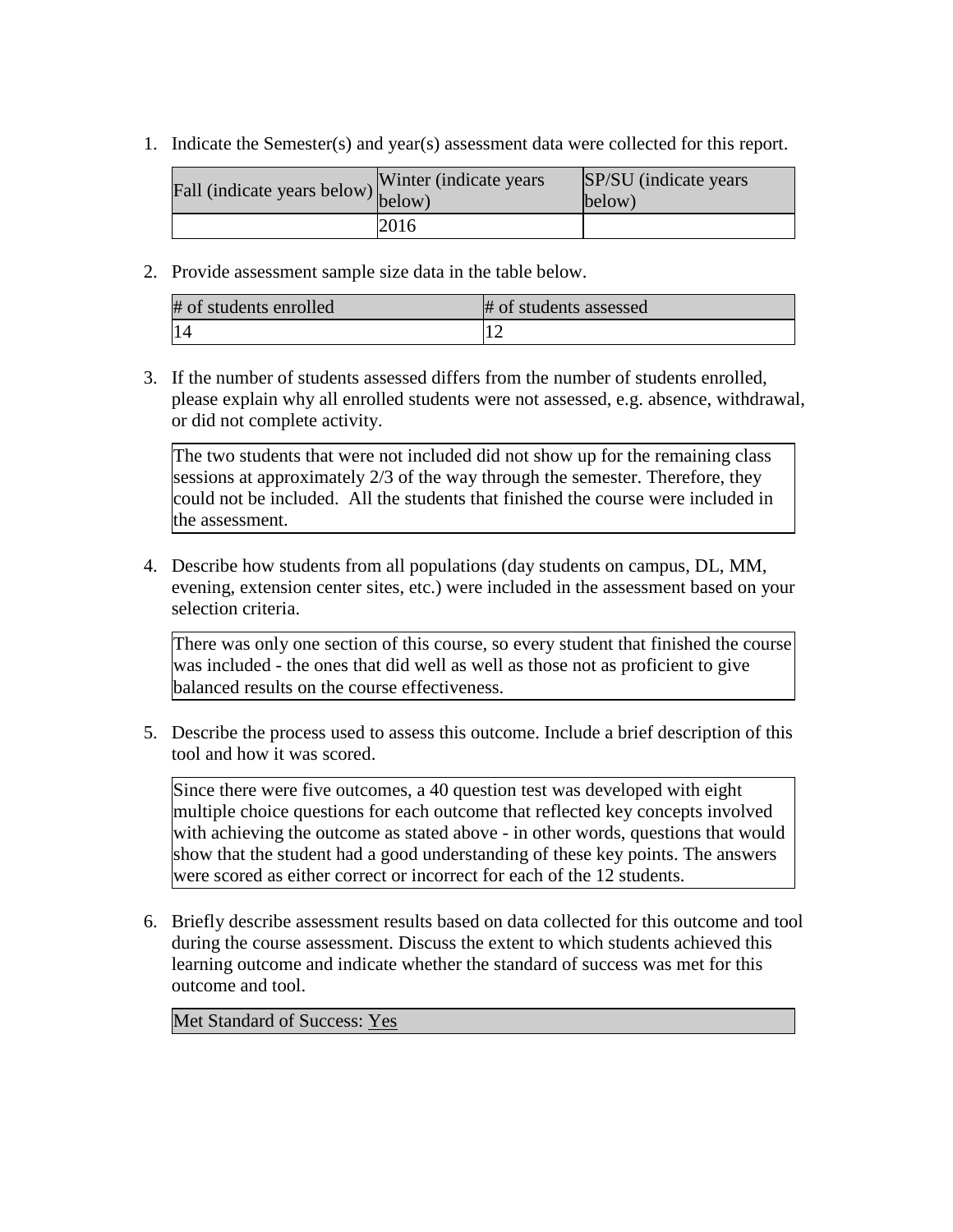There were four methods of measuring success - each is shown below with results. The first percentage shown is the goal for success, the 2nd is the actual result from the testing.

| Overall average of all students for the test as a whole                               | 70% | Results 83.7% |  |
|---------------------------------------------------------------------------------------|-----|---------------|--|
| Percent of students for the whole test achieving average of 70% Results 75.0%         |     |               |  |
| Overall average of all students for this outcome                                      | 70% | Results 100%  |  |
| Percent of students for this outcome achieving an average of 70% Results 75.0<br>$\%$ |     |               |  |

- 7. Based on your interpretation of the assessment results, describe the areas of strength in student achievement of this learning outcome.
	- 1. Group Policy Inheritance
	- 2. Computer/User Configuration Policies
	- 3. Group Policy Software Installation
	- 4. Storage Locations for Group Policy
	- 5. Tools for Troubleshooting Group Policy
- 8. Based on your analysis of student performance, discuss the areas in which student achievement of this learning outcome could be improved. If student met standard of success, you may wish to identify your plans for continuous improvement.

Strengthen presentations in two areas:

- 1. Default Group Policies in Active Directory
- 2. Importance of Folder Redirection for Centralizing of Data and Backups.

Outcome 2: Identify domain name service (DNS) concepts, including various types of zone creation and categories of resource records, as well as alternative resolution techniques such as standard and conditional forwarding.

- Assessment Plan
	- o Assessment Tool: Written Exam specifically created for the assessment.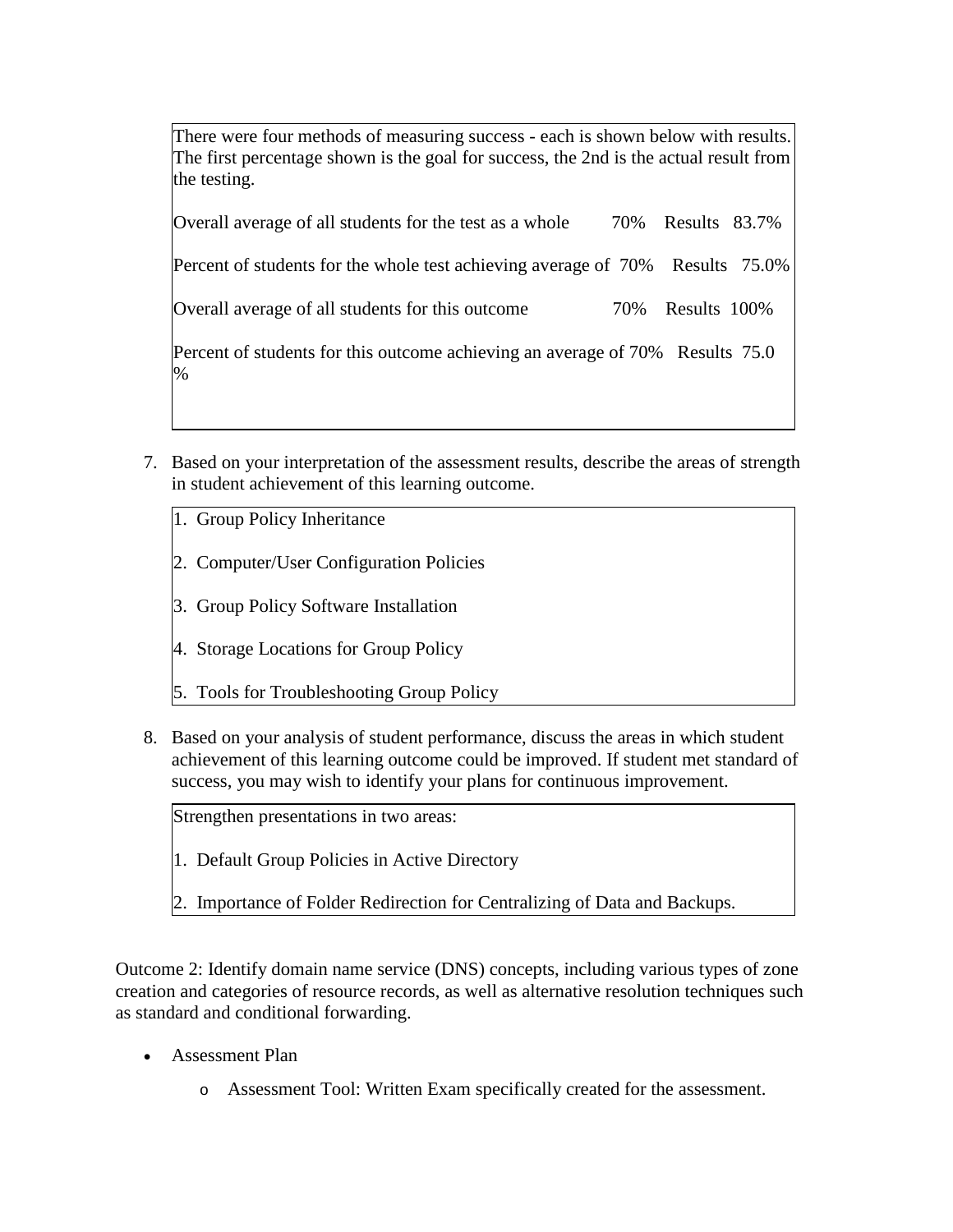- o Assessment Date: Winter 2017
- o Course section(s)/other population: All course sections
- o Number students to be assessed: 20 -40
- o How the assessment will be scored: Rubric: A written test will be given that addresses both the outcomes and objectives listed in the syllabus. This test will be divided into sections, each identified with an outcome and the questions in each section will address the objectives.
- o Standard of success to be used for this assessment: Average of all students taking the test should equal or exceed 70% correct answers for all questions used in the assessment test. 70% or greater of the number of students taking the assessment test should equal or exceed that 70% mark for all the questions used in the assessment test. Outcome success: average of all student scores for each particular outcome's part of the test equal to or exceeds 70%.
- o Who will score and analyze the data: All departmental instructors who teach sections of this course.
- 1. Indicate the Semester(s) and year(s) assessment data were collected for this report.

| Fall (indicate years below) below) | Winter (indicate years) | SP/SU (indicate years)<br>below) |
|------------------------------------|-------------------------|----------------------------------|
|                                    | 2016                    |                                  |

2. Provide assessment sample size data in the table below.

| # of students enrolled | # of students assessed |
|------------------------|------------------------|
| 14                     |                        |

3. If the number of students assessed differs from the number of students enrolled, please explain why all enrolled students were not assessed, e.g. absence, withdrawal, or did not complete activity.

The two students that were not included did not show up for the remaining class sessions approximately 2/3 of the way through the semester. Therefore, they could not be included. All the students that finished the course were included in the assessment.

4. Describe how students from all populations (day students on campus, DL, MM, evening, extension center sites, etc.) were included in the assessment based on your selection criteria.

There was only one section of this course, so every student that finished the course was included - the ones that did well as well as those not as proficient to give balanced results on the course effectiveness.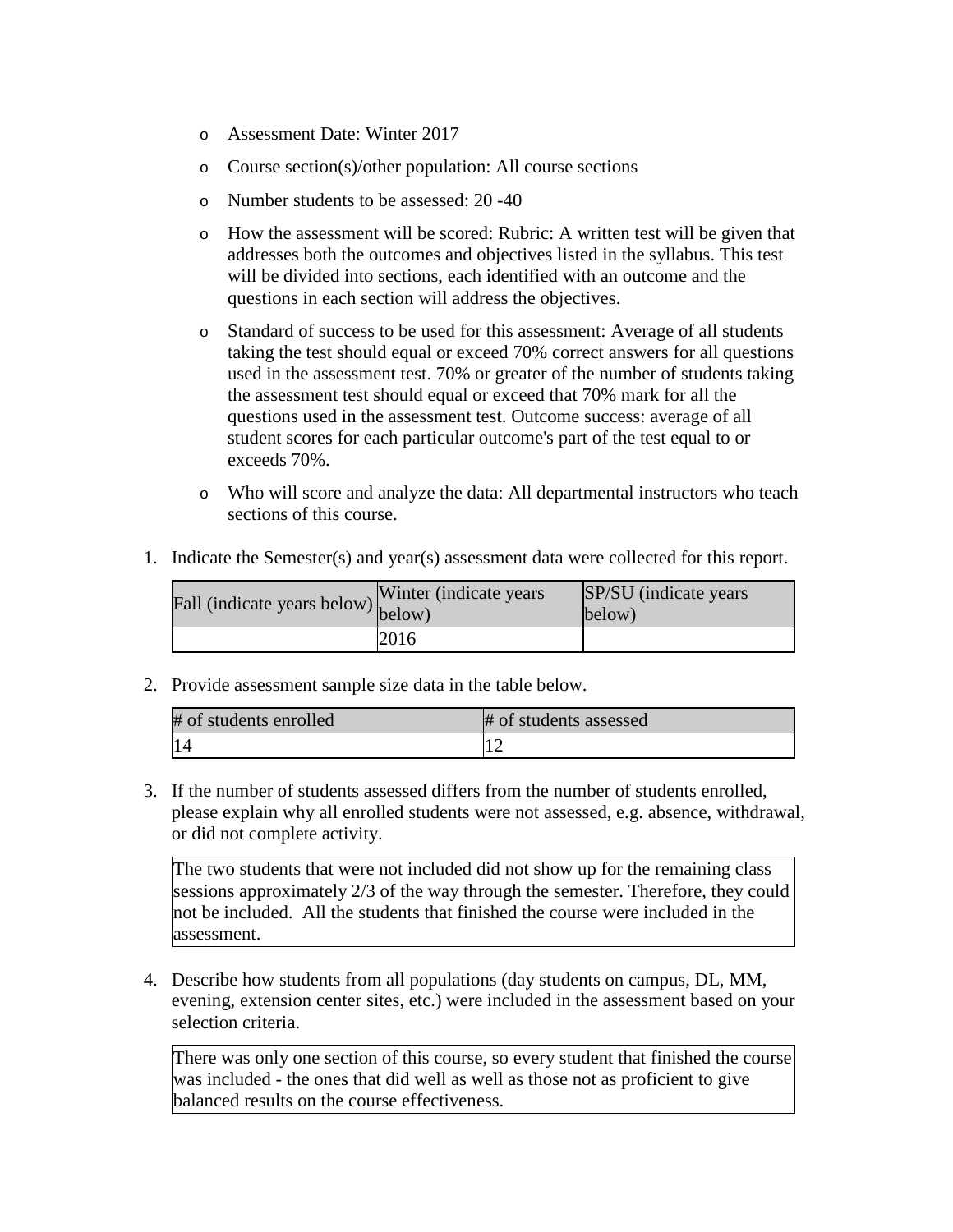5. Describe the process used to assess this outcome. Include a brief description of this tool and how it was scored.

Since there were five outcomes, a 40 question test was developed with eight multiple choice questions for each outcome that reflected key concepts involved with achieving the outcome as stated above - in other words, questions that would show that the student had a good understanding of these key points. The answers were scored as either correct or incorrect for each of the 12 students.

6. Briefly describe assessment results based on data collected for this outcome and tool during the course assessment. Discuss the extent to which students achieved this learning outcome and indicate whether the standard of success was met for this outcome and tool.

Met Standard of Success: Yes

There were four methods of measuring success - each is shown below with results. The first percentage shown is the goal for success, the 2nd is the actual result from the testing.

| Overall average of all students for the test as a whole                            | 70% Results 83.7%  |  |
|------------------------------------------------------------------------------------|--------------------|--|
| Percent of students for the whole test achieving average of 70% Results 75.0%      |                    |  |
| Overall average of all students for this outcome                                   | 70% Results 81.25% |  |
| Percent of students for this outcome achieving an average of 70% Results 75.0<br>% |                    |  |

- 7. Based on your interpretation of the assessment results, describe the areas of strength in student achievement of this learning outcome.
	- 1. Use of the NSLookup tool
	- 2. Requirements for Dynamic Updates
	- 3. Dynamic DNS Registration
	- 4. Categories of DNS Zones
- 8. Based on your analysis of student performance, discuss the areas in which student achievement of this learning outcome could be improved. If student met standard of success, you may wish to identify your plans for continuous improvement.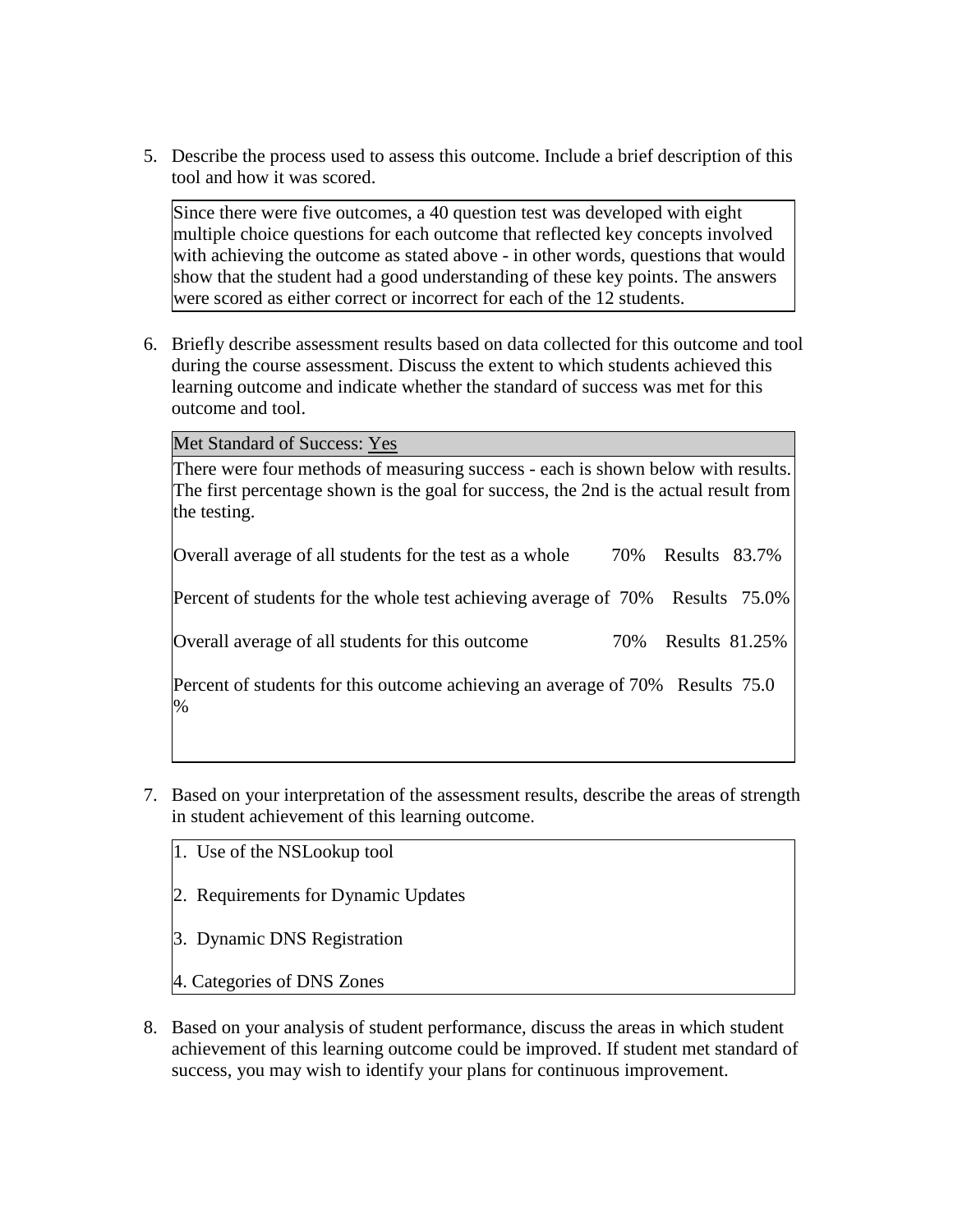- 1. Forward and Reverse Zone Lookup Records
- 2. Difference between Primary and Connection Specific Suffixes
- 3. Characteristics of Primary and Secondary DNS Zones
- 4. Uses of a Caching Only Server

Outcome 3: Define the concepts behind various remote access implementations such as VPN, remote desktop, direct access, routing, NPS (radius) servers, as well as NPS access control lists and other condition/constraint requirements.

- Assessment Plan
	- o Assessment Tool: Written Exam specifically created for the assessment.
	- o Assessment Date: Winter 2017
	- o Course section(s)/other population: All course sections
	- o Number students to be assessed: 20 -40
	- o How the assessment will be scored: Rubric: A written test will be given that addresses both the outcomes and objectives listed in the syllabus. This test will be divided into sections, each identified with an outcome and the questions in each section will address the objectives.
	- o Standard of success to be used for this assessment: Average of all students taking the test should equal or exceed 70% correct answers for all questions used in the assessment test. 70% or greater of the number of students taking the assessment test should equal or exceed that 70% mark for all the questions used in the assessment test. Outcome success: average of all student scores for each particular outcome's part of the test equal to or exceeds 70%.
	- o Who will score and analyze the data: All departmental instructors who teach sections of this course.
- 1. Indicate the Semester(s) and year(s) assessment data were collected for this report.

| rall (indicate years below) below) | Winter (indicate years) | <b>SP/SU</b> (indicate years)<br>below) |
|------------------------------------|-------------------------|-----------------------------------------|
|                                    | 2016                    |                                         |

2. Provide assessment sample size data in the table below.

| # of students enrolled | # of students assessed |
|------------------------|------------------------|
|                        |                        |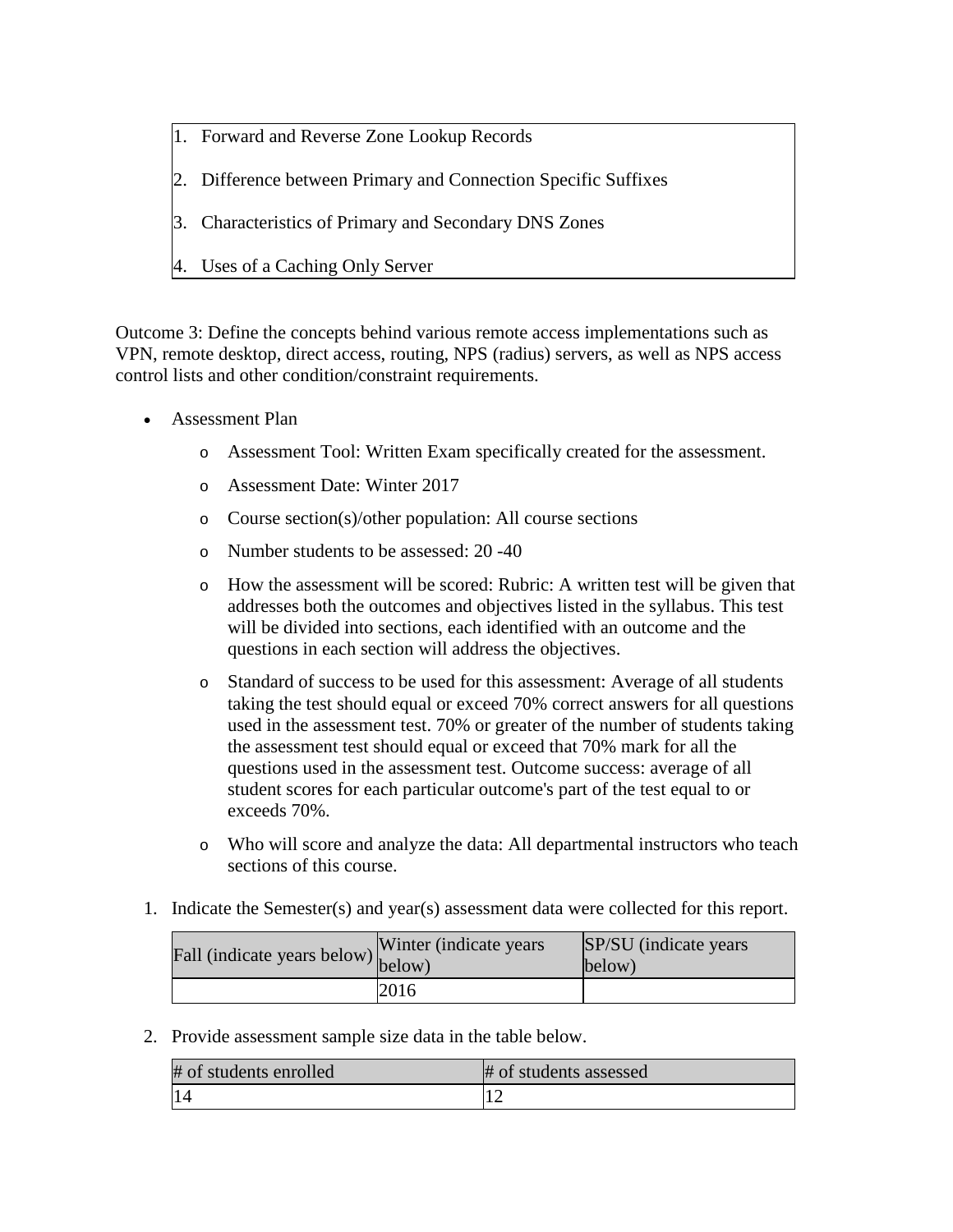3. If the number of students assessed differs from the number of students enrolled, please explain why all enrolled students were not assessed, e.g. absence, withdrawal, or did not complete activity.

The two students that were not included did not show up for the remaining class sessions approximately 2/3 of the way through the semester. Therefore, they could not be included. All the students that finished the course were included in the assessment.

4. Describe how students from all populations (day students on campus, DL, MM, evening, extension center sites, etc.) were included in the assessment based on your selection criteria.

There was only one section of this course, so every student that finished the course was included - the ones that did well as well as those not as proficient to give balanced results on the course effectiveness.

5. Describe the process used to assess this outcome. Include a brief description of this tool and how it was scored.

Since there were five outcomes, a 40 question test was developed with eight multiple choice questions for each outcome that reflected key concepts involved with achieving the outcome as stated above - in other words, questions that would show that the student had a good understanding of these key points. The answers were scored as either correct or incorrect for each of the 12 students.

6. Briefly describe assessment results based on data collected for this outcome and tool during the course assessment. Discuss the extent to which students achieved this learning outcome and indicate whether the standard of success was met for this outcome and tool.

Met Standard of Success: Yes

There were four methods of measuring success - each is shown below with results. The first percentage shown is the goal for success, the 2nd is the actual result from the testing.

Overall average of all students for the test as a whole 70% Results 83.7%

Percent of students for the whole test achieving average of 70% Results 75.0%

Overall average of all students for this outcome 70% Results 89.5%

Percent of students for this outcome achieving an average of 70% Results 100%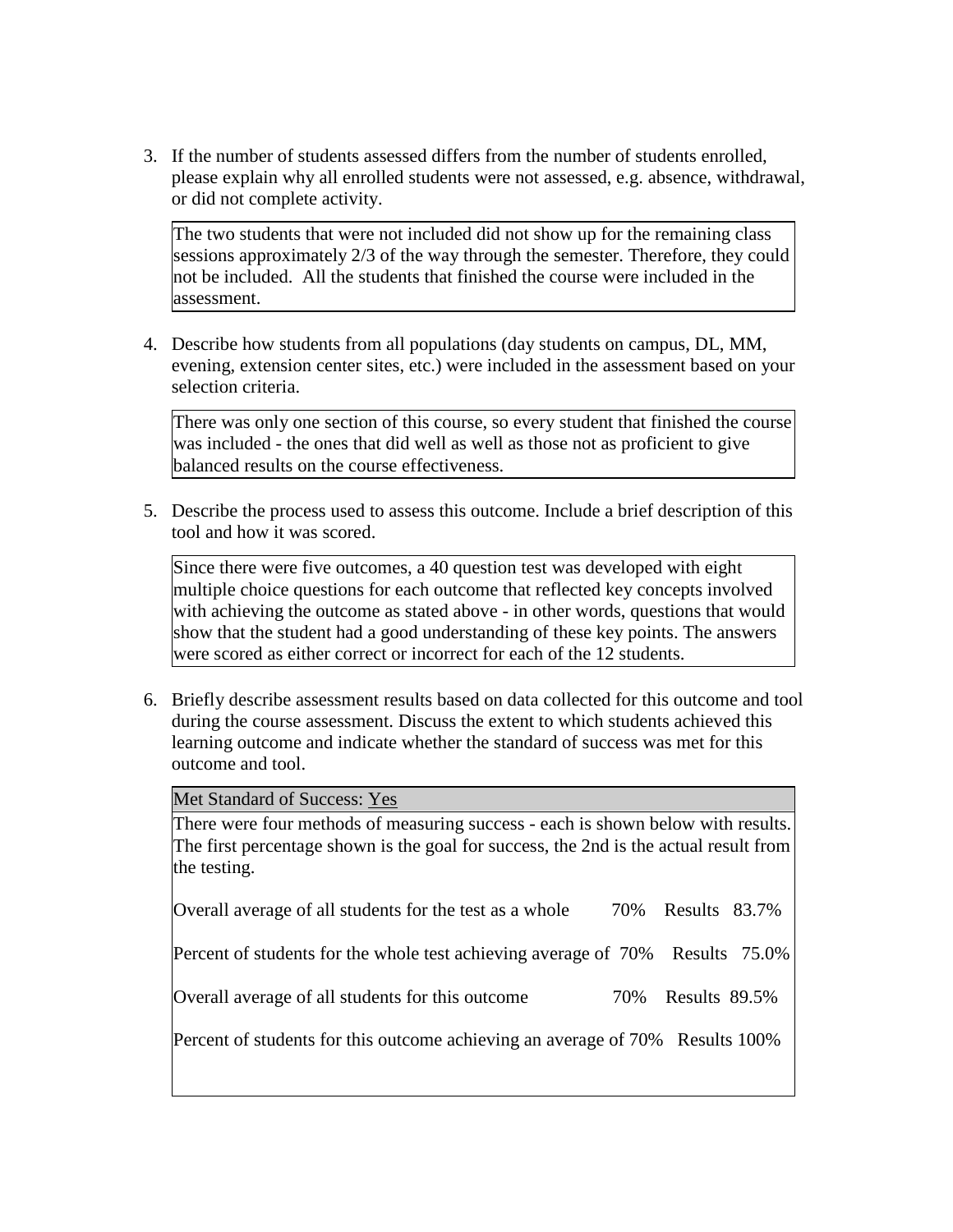- 7. Based on your interpretation of the assessment results, describe the areas of strength in student achievement of this learning outcome.
	- 1. Tools used for troubleshooting remote access
	- 2. Routing table options
	- 3. Remote Access Server uses
	- 4. Differences in types of Remote Access
	- 5. Protocols used with VPN's
	- 6. RADIUS Server Purposes
- 8. Based on your analysis of student performance, discuss the areas in which student achievement of this learning outcome could be improved. If student met standard of success, you may wish to identify your plans for continuous improvement.

1. Recognizing VPN connections at the Client end

Outcome 4: Identify optimized file services, including DFS (distributed file system), disk quotas, FSRM (file screening), share and storage management (access enumeration), file encryption and object auditing.

- Assessment Plan
	- o Assessment Tool: Written Exam specifically created for the assessment.
	- o Assessment Date: Winter 2017
	- o Course section(s)/other population: All course sections
	- o Number students to be assessed: 20 -40
	- o How the assessment will be scored: Rubric: A written test will be given that addresses both the outcomes and objectives listed in the syllabus. This test will be divided into sections, each identified with an outcome and the questions in each section will address the objectives.
	- o Standard of success to be used for this assessment: Average of all students taking the test should equal or exceed 70% correct answers for all questions used in the assessment test. 70% or greater of the number of students taking the assessment test should equal or exceed that 70% mark for all the questions used in the assessment test. Outcome success: average of all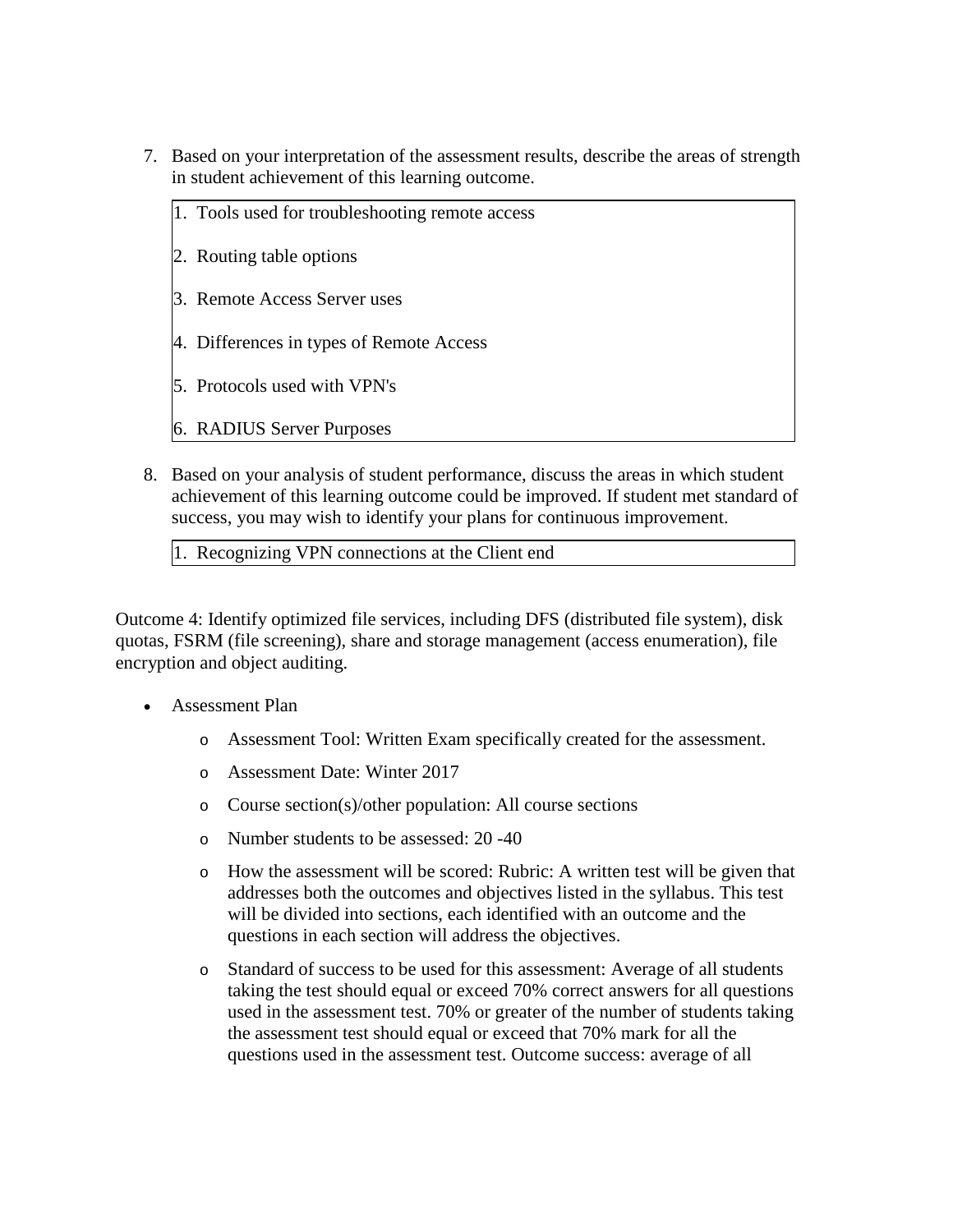student scores for each particular outcome's part of the test equal to or exceeds 70%.

- o Who will score and analyze the data: All departmental instructors who teach sections of this course.
- 1. Indicate the Semester(s) and year(s) assessment data were collected for this report.

| Fall (indicate years below) below) | Winter (indicate years) | SP/SU (indicate years)<br>below) |
|------------------------------------|-------------------------|----------------------------------|
|                                    | 2016                    |                                  |

## 2. Provide assessment sample size data in the table below.

| # of students enrolled | # of students assessed |
|------------------------|------------------------|
| 14                     |                        |

3. If the number of students assessed differs from the number of students enrolled, please explain why all enrolled students were not assessed, e.g. absence, withdrawal, or did not complete activity.

The two students that were not included did not show up for the remaining class sessions approximately 2/3 of the way through the semester. Therefore, they could not be included. All the students that finished the course were included in the assessment.

4. Describe how students from all populations (day students on campus, DL, MM, evening, extension center sites, etc.) were included in the assessment based on your selection criteria.

There was only one section of this course, so every student that finished the course was included - the ones that did well as well as those not as proficient to give balanced results on the course effectiveness.

5. Describe the process used to assess this outcome. Include a brief description of this tool and how it was scored.

Since there were five outcomes, a 40 question test was developed with eight multiple choice questions for each outcome that reflected key concepts involved with achieving the outcome as stated above - in other words, questions that would show that the student had a good understanding of these key points. The answers were scored as either correct or incorrect for each of the 12 students.

6. Briefly describe assessment results based on data collected for this outcome and tool during the course assessment. Discuss the extent to which students achieved this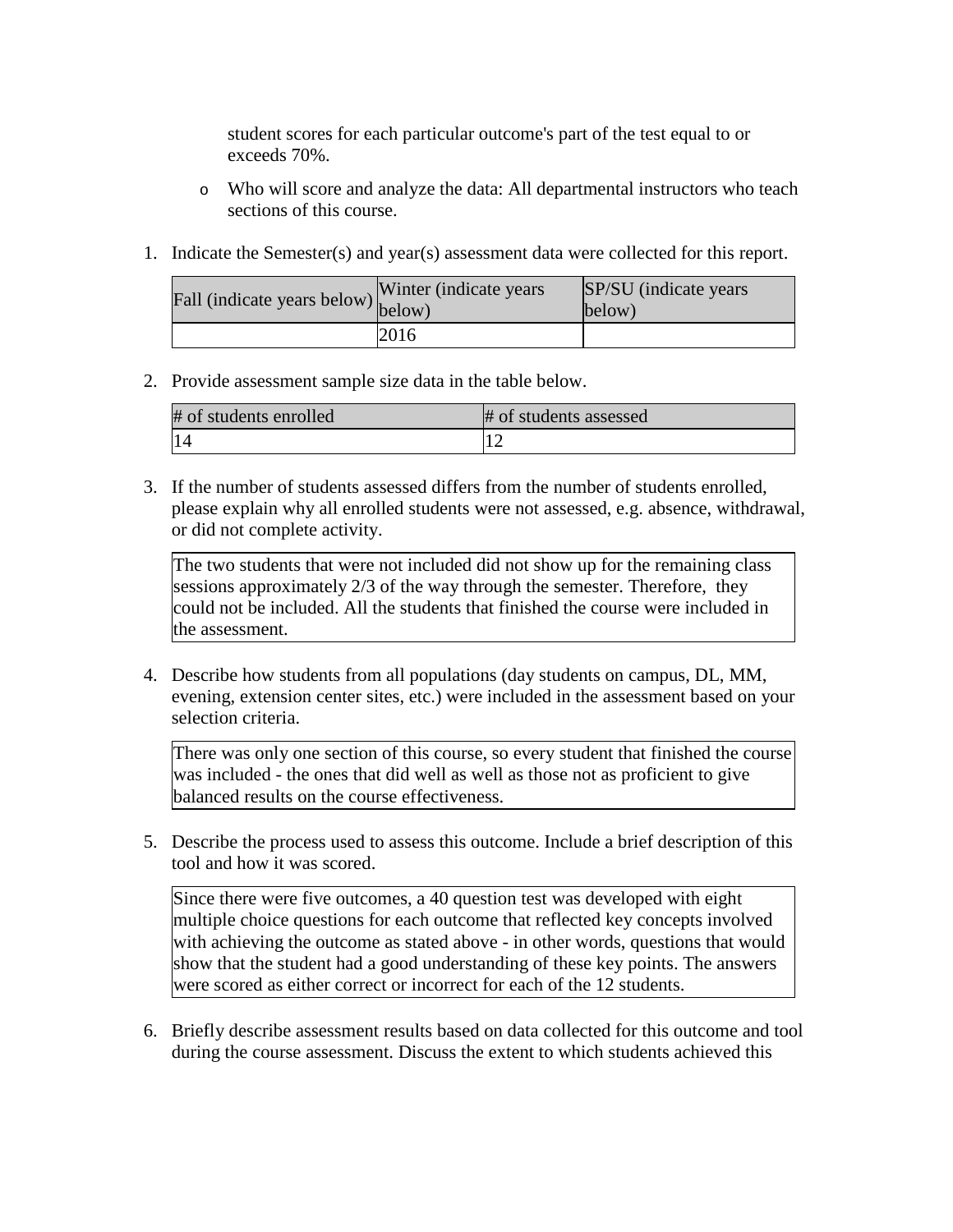learning outcome and indicate whether the standard of success was met for this outcome and tool.

Met Standard of Success: Yes

There were four methods of measuring success - each is shown below with results. The first percentage shown is the goal for success, the 2nd is the actual result from the testing.

Overall average of all students for the test as a whole 70% Results 83.7%

Percent of students for the whole test achieving average of 70% Results 75.0%

Overall average of all students for this outcome 70% Results 79.16%

Percent of students for this outcome achieving an average of 70% Results 75%

- 7. Based on your interpretation of the assessment results, describe the areas of strength in student achievement of this learning outcome.
	- 1. Use of the Distributed File System
	- 2. Use of Disk Quotas
	- 3. Alerts used with Disk quotas
	- 4. Event View Usage with File System Tools
	- 5. Windows capabilities with Linux File Systems
- 8. Based on your analysis of student performance, discuss the areas in which student achievement of this learning outcome could be improved. If student met standard of success, you may wish to identify your plans for continuous improvement.
	- 1. Windows Sharing Tools
	- 2, Sharing Encrypted Files
	- 3. Purposes of the Advanced auditing tools

Outcome 5: Identify the methods used to create and deploy images including windows deployment services, ImageX, and sysprep as well as using WSUS for updating and the various tools for server monitoring such as resource monitor and event viewer.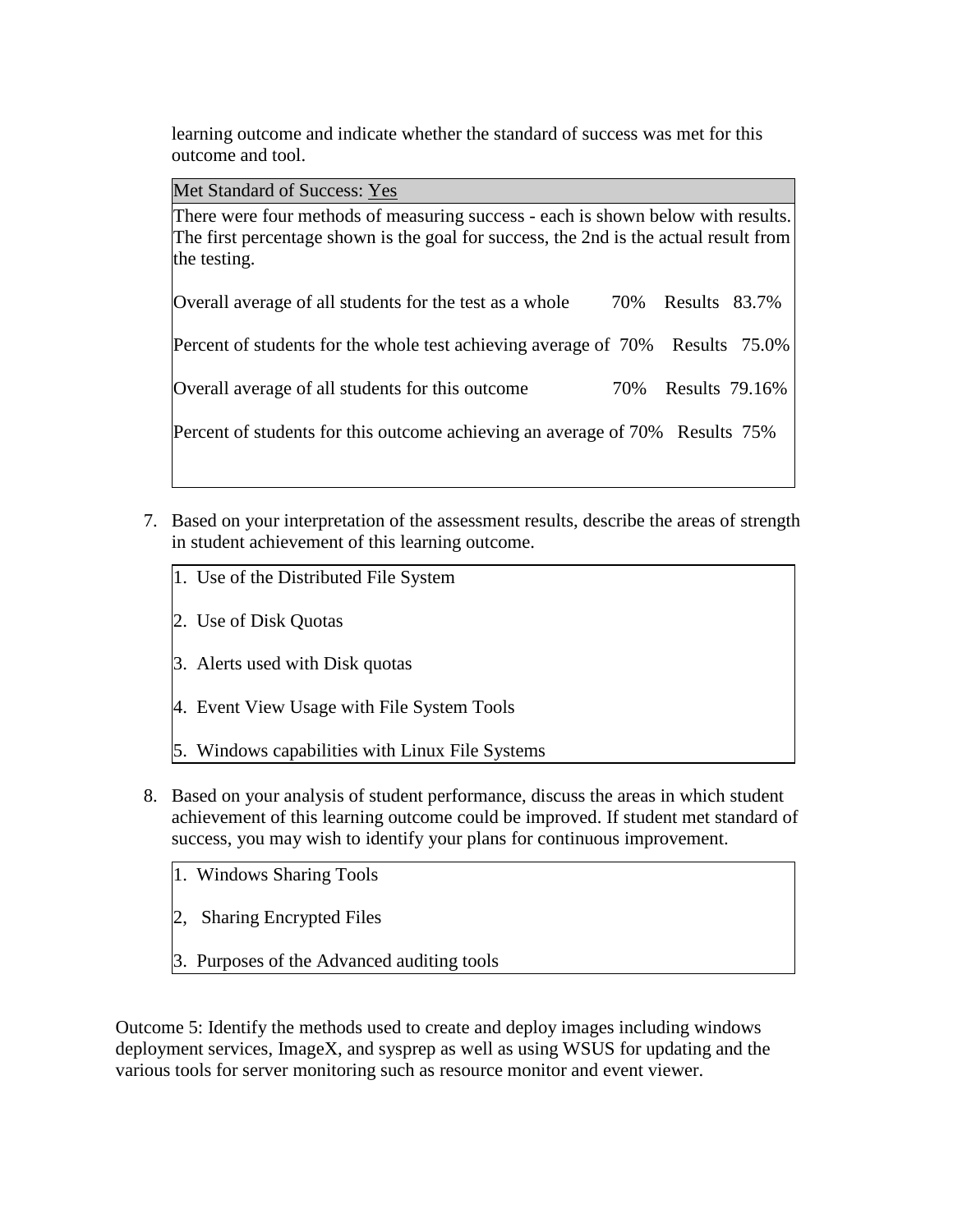- Assessment Plan
	- o Assessment Tool: Written Exam specifically created for the assessment.
	- o Assessment Date: Winter 2017
	- o Course section(s)/other population: All course sections
	- o Number students to be assessed: 20 -40
	- o How the assessment will be scored: Rubric: A written test will be given that addresses both the outcomes and objectives listed in the syllabus. This test will be divided into sections, each identified with an outcome and the questions in each section will address the objectives.
	- o Standard of success to be used for this assessment: Average of all students taking the test should equal or exceed 70% correct answers for all questions used in the assessment test. 70% or greater of the number of students taking the assessment test should equal or exceed that 70% mark for all the questions used in the assessment test. Outcome success: average of all student scores for each particular outcome's part of the test equal to or exceeds 70%.
	- o Who will score and analyze the data: All departmental instructors who teach sections of this course.
- 1. Indicate the Semester(s) and year(s) assessment data were collected for this report.

| Fall (indicate years below) $\begin{bmatrix} w \text{ inter} \\ below \end{bmatrix}$ | Winter (indicate years) | SP/SU (indicate years)<br>below) |
|--------------------------------------------------------------------------------------|-------------------------|----------------------------------|
|                                                                                      | 2016                    |                                  |

2. Provide assessment sample size data in the table below.

| # of students enrolled | # of students assessed |
|------------------------|------------------------|
|                        |                        |

3. If the number of students assessed differs from the number of students enrolled, please explain why all enrolled students were not assessed, e.g. absence, withdrawal, or did not complete activity.

The two students that were not included did not show up for the remaining class sessions approximately 2/3 of the way through the semester. Therefore, they could not be included. All the students that finished the course were included in the assessment.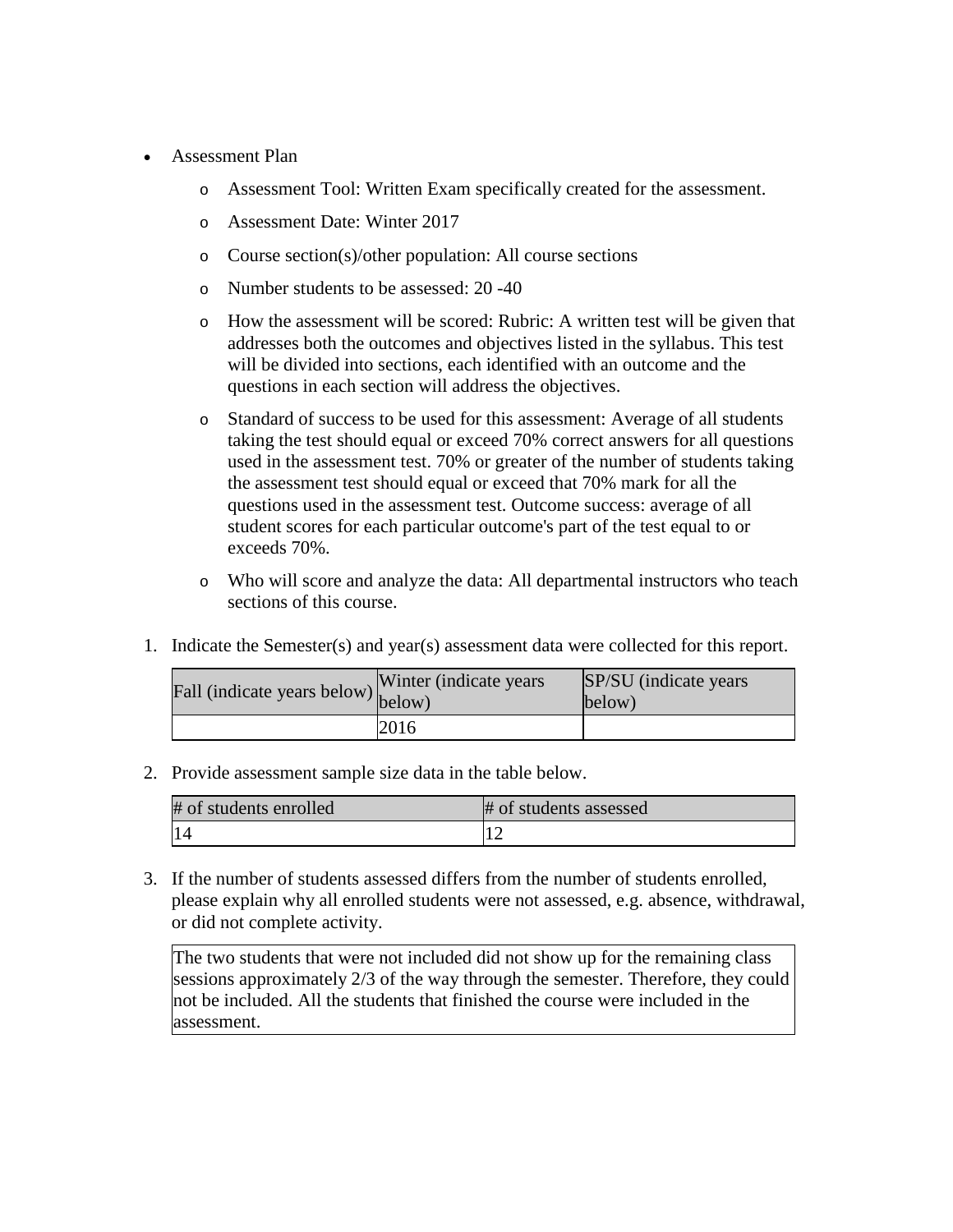4. Describe how students from all populations (day students on campus, DL, MM, evening, extension center sites, etc.) were included in the assessment based on your selection criteria.

There was only one section of this course, so every student that finished the course was included - the ones that did well as well as those not as proficient to give balanced results on the course effectiveness.

5. Describe the process used to assess this outcome. Include a brief description of this tool and how it was scored.

Since there were five outcomes, a 40 question test was developed with eight multiple choice questions for each outcome that reflected key concepts involved with achieving the outcome as stated above - in other words, questions that would show that the student had a good understanding of these key points. The answers were scored as either correct or incorrect for each of the 12 students.

6. Briefly describe assessment results based on data collected for this outcome and tool during the course assessment. Discuss the extent to which students achieved this learning outcome and indicate whether the standard of success was met for this outcome and tool.

Met Standard of Success: Yes

There were four methods of measuring success - each is shown below with results. The first percentage shown is the goal for success, the 2nd is the actual result from the testing.

| Overall average of all students for the test as a whole                       | 70% Results 83.7%  |  |
|-------------------------------------------------------------------------------|--------------------|--|
| Percent of students for the whole test achieving average of 70% Results 75.0% |                    |  |
| Overall average of all students for this outcome                              | 70% Results 79.16% |  |

Percent of students for this outcome achieving an average of 70% Results 66.67%

- 7. Based on your interpretation of the assessment results, describe the areas of strength in student achievement of this learning outcome.
	- 1. Tools used for Windows Imaging
	- 2. Tool to create scripts for Windows images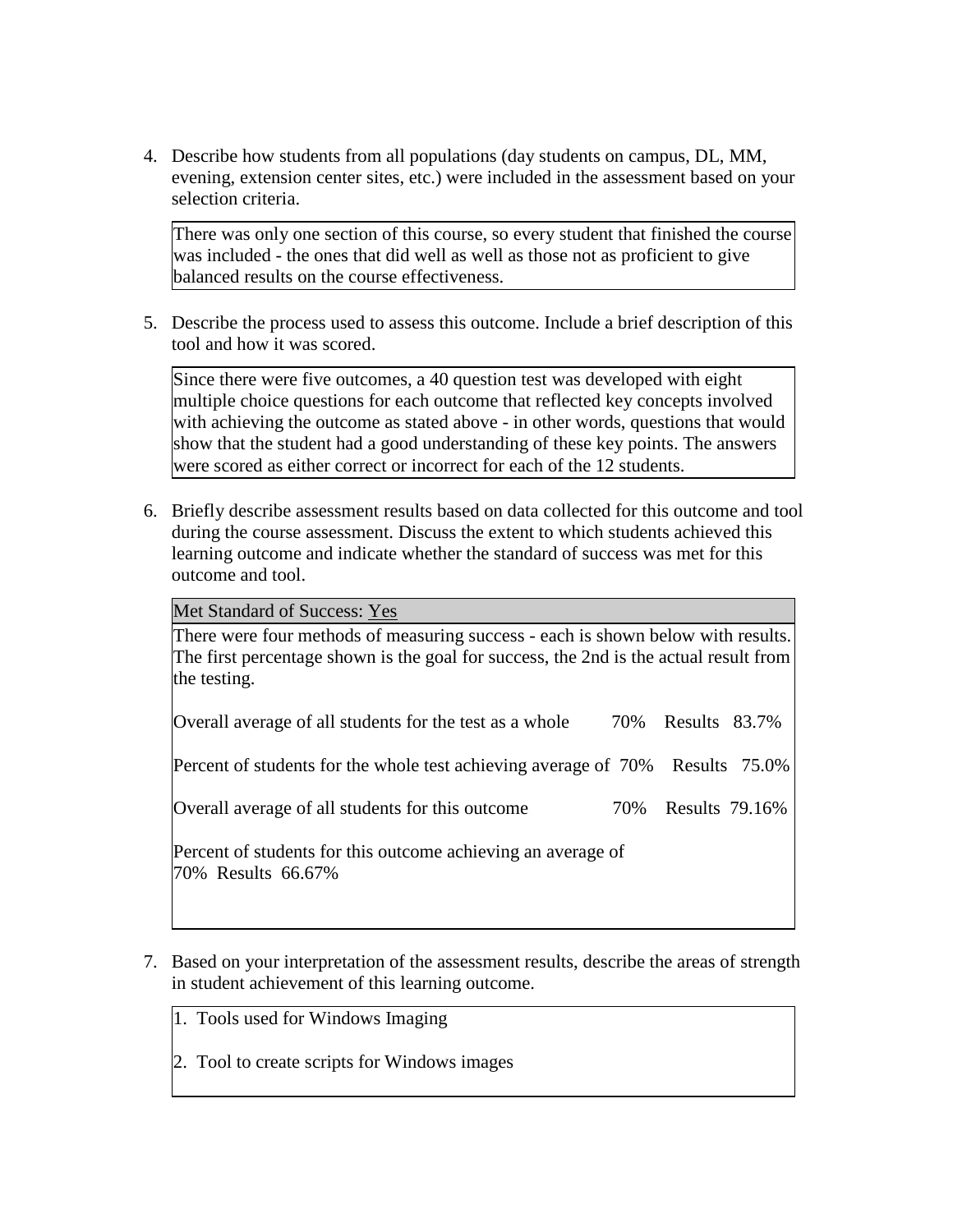- 3. Tool used to Prepare Windows Images
- 4. Tool used to provide Windows Updates locally
- 8. Based on your analysis of student performance, discuss the areas in which student achievement of this learning outcome could be improved. If student met standard of success, you may wish to identify your plans for continuous improvement.
	- 1. Types of Files created with Windows Imaging Utilities
	- 2. Transmission types used with Windows imaging
	- 3. ImageX/DISM options
	- 4. Types of Servers used with Windows Update Services

## **II. Course Summary and Action Plans Based on Assessment Results**

1. Describe your overall impression of how this course is meeting the needs of students. Did the assessment process bring to light anything about student achievement of learning outcomes that surprised you?

The results were actually considerably better than expected. With the exception of one goal within one outcome (described in the outcome analysis section) all the results were way above the 70% average which we were looking to obtain with the overall test results as well as those within each outcome.

2. Describe when and how this information, including the action plan, was or will be shared with Departmental Faculty.

The information will be shared during department meetings among all instructors when we discuss individual course results as well as proposed course changes, revised curriculum, and will be incorporated into all our future planning.

3.

Intended Change(s)

| <b>Intended Change</b> | Description of the<br>change                                                                                     | Rationale                                                                                                                        | Implementation<br>Date |
|------------------------|------------------------------------------------------------------------------------------------------------------|----------------------------------------------------------------------------------------------------------------------------------|------------------------|
| <b>Assessment Tool</b> | While the intent<br>was to match the<br>questions with<br>important concepts<br>within each<br>outcome, there is | With this high a test<br>average, it looks as<br>if all students are<br>highly skilled and<br>retained a lot of the<br>presented | 2019                   |